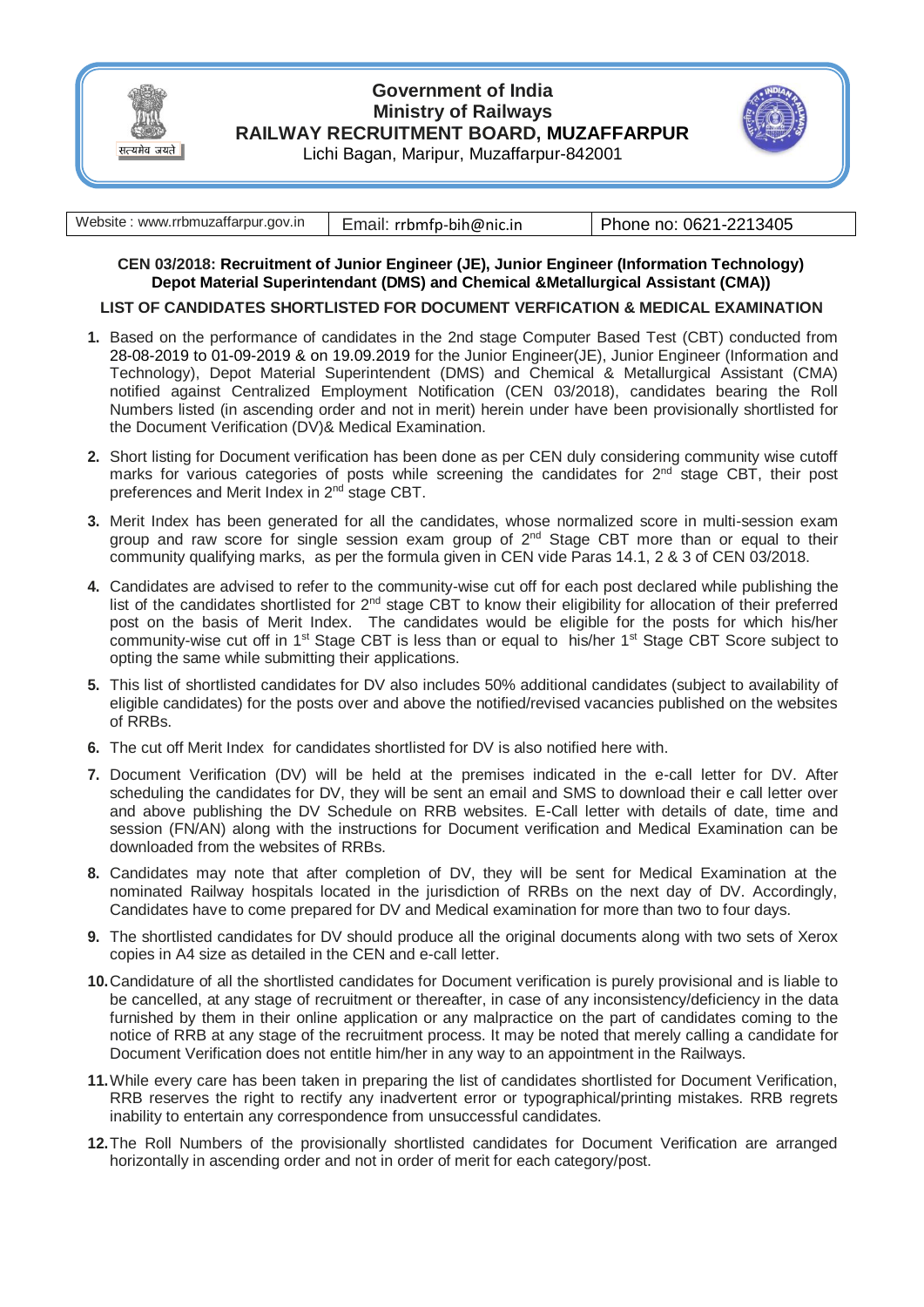- **13.**Regarding Medical Examination, candidates are advised that after completion of DV, medical examination will be carried out by Railway Hospital/Health Unit. Candidates have to pay the prescribed medical fee of Rs 24/- only. There are no other charges to be paid to the Hospitals/Health Unit for the medical examination. In rare cases, where the investigation like CT Scan, Ultra Sound, tests to rule out refractive eye surgery etc., have to be carried out for which necessary facility is not available in the Railway Hospital/Health Unit, then for such investigation, candidates may have to make the requisite payment to the concerned laboratory/hospital.
- **14.**Candidates may note that all the recruitment related activities by Railways is purely on merit basis only and candidates are not required to make any payment to any authorities other than the prescribed Medical Examination fee of Rs.24/-
- **15.**Important: Beware of the touts who may misguide the candidates with false promises of getting them selected for the job on illegal consideration. The recruitment process in the RRB exams is fully computerized and the selection is based purely on the merit of candidates.
- **16.**Candidates are advised to regularly visit RRB's official website for the updates.

| Compined List of candidates shortlisted for DV for the posts of JE, DMS & CMA |                 |                 |                 |                 |  |  |  |  |
|-------------------------------------------------------------------------------|-----------------|-----------------|-----------------|-----------------|--|--|--|--|
| 253811171021099                                                               | 253812295331101 | 253812312121423 | 253813378021090 | 253813380101077 |  |  |  |  |
| 253816435071230                                                               | 253817157201012 | 253817161211163 | 253817161261014 | 253817162291136 |  |  |  |  |
| 253817163111202                                                               | 253817165041068 | 253817166301089 | 253817168101013 | 253819391031198 |  |  |  |  |
| 253819392071027                                                               | 253819393281028 | 253819393331134 | 253822405191031 | 253822416211161 |  |  |  |  |
| 253824256261119                                                               | 253826131071172 | 253826131091282 | 253826131141089 | 253826131151169 |  |  |  |  |
| 253826131171053                                                               | 253826131191191 | 253826131211154 | 253826131231113 | 253826132021028 |  |  |  |  |
| 253826132211131                                                               | 253826132291220 | 253826132321087 | 253826132321290 | 253826132331139 |  |  |  |  |
| 253826133061113                                                               | 253826133081195 | 253826133191145 | 253826133221075 | 253826133301170 |  |  |  |  |
| 253826134011248                                                               | 253826134051014 | 253826134051123 | 253826134101275 | 253826134171034 |  |  |  |  |
| 253826134251216                                                               | 253826134291072 | 253826134351121 | 253826135061046 | 253826135101278 |  |  |  |  |
| 253826135131189                                                               | 253826135171007 | 253826135191206 | 253826135211278 | 253826135211306 |  |  |  |  |
| 253826135221216                                                               | 253826135301190 | 253826135351184 | 253826136051080 | 253826136151022 |  |  |  |  |
| 253826136161183                                                               | 253826136221026 | 253826136331093 | 253826136351235 | 253826137011045 |  |  |  |  |
| 253826137081110                                                               | 253826137081191 | 253826137101122 | 253826137161239 | 253826137201085 |  |  |  |  |
| 253826137301155                                                               | 253826138081133 | 253826138101174 | 253826138111094 | 253826138161181 |  |  |  |  |
| 253826138171044                                                               | 253826138321036 | 253826138321045 | 253826138321138 | 253826138331046 |  |  |  |  |
| 253826138351105                                                               | 253826139161010 | 253826139311119 | 253826139321111 | 253826140081026 |  |  |  |  |
| 253826140121140                                                               | 253826140141086 | 253826140171209 | 253826140271031 | 253826140291004 |  |  |  |  |
| 253826140291124                                                               | 253826140321255 | 253826140331077 | 253826140331103 | 253826141011111 |  |  |  |  |
| 253826141111045                                                               | 253826141151023 | 253826141161062 | 253826141201044 | 253826141241078 |  |  |  |  |
| 253826141301039                                                               | 253826141321032 | 253826141331206 | 253826142061209 | 253826142081243 |  |  |  |  |
| 253826142101173                                                               | 253826142121178 | 253826142131076 | 253826142141231 | 253826142341236 |  |  |  |  |
| 253826143011019                                                               | 253826143061004 | 253826143071010 | 253826143151074 | 253826143151167 |  |  |  |  |
| 253826143331137                                                               | 253826144031033 | 253826144031191 | 253826144141276 | 253826144211117 |  |  |  |  |
| 253826144251090                                                               | 253826144261070 | 253826144291134 | 253826144311183 | 253826144321252 |  |  |  |  |
| 253826144341104                                                               | 253826144351134 | 253826144351163 | 253826145041169 | 253826145041335 |  |  |  |  |
| 253826145051160                                                               | 253826145061098 | 253826145061286 | 253826145111184 | 253826145111383 |  |  |  |  |
| 253826145221418                                                               | 253826145231292 | 253826145281242 | 253826145301424 | 253826145311278 |  |  |  |  |
| 253826145341408                                                               | 253826146051189 | 253826146121054 | 253826146191037 | 253826146311195 |  |  |  |  |
| 253826146341232                                                               | 253827181041074 | 253827181111044 | 253827181171159 | 253827181211261 |  |  |  |  |
| 253827181281308                                                               | 253827182311057 | 253827183011020 | 253827183131106 | 253827183221177 |  |  |  |  |
| 253827184121263                                                               | 253827184311283 | 253827185321158 | 253827185341326 | 253827186031196 |  |  |  |  |
| 253827187031222                                                               | 253827187101075 | 253827187131180 | 253827187191088 | 253827187261051 |  |  |  |  |
| 253827187261170                                                               | 253827187281066 | 253827187311168 | 253827188071177 | 253827188231181 |  |  |  |  |
| 253827188261260                                                               | 253827188291372 | 253827188321377 | 253827188351301 | 253827189151330 |  |  |  |  |
| 253827189321149                                                               | 253827189341031 | 253827429211022 | 253827429271043 | 253827429341142 |  |  |  |  |
| 253828121201057                                                               | 253828124331195 | *****           | *****           | *****           |  |  |  |  |

**Combined List of candidates shortlisted for DV for the posts of JE, DMS & CMA**